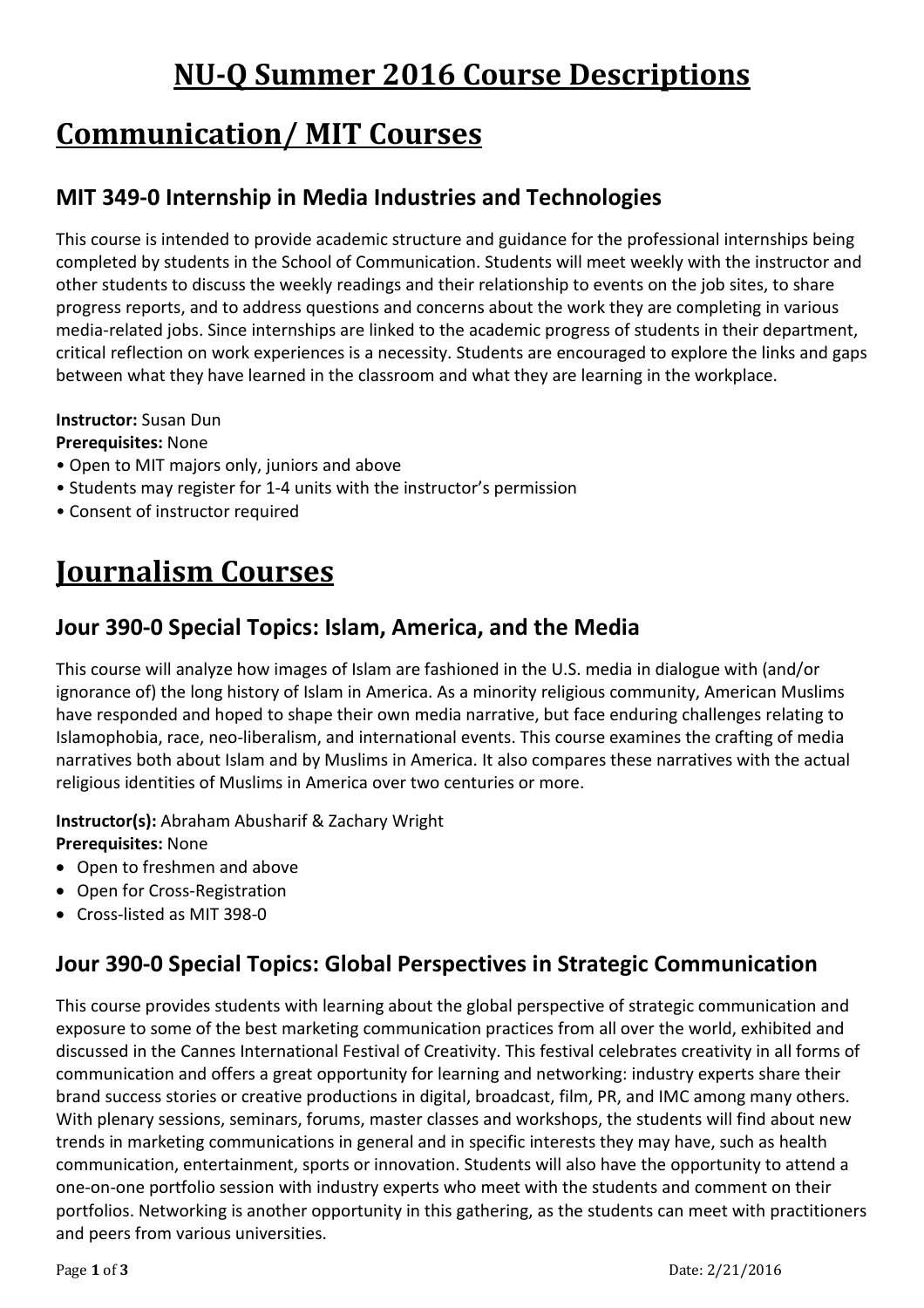This course starts locally with two meetings to introduce the course and the structure of the festival, then 10 days travel to the festival and back to Doha to reflect on the learning and complete the assigned project.

**Instructor(s):** Ilhem Allagui **Prerequisites:** None

- Open to sophomore and above
- Instructor permission is required
- Travel to Cannes is required for this course
- Class meets in Doha on May 15, May 29 and June 30.Travel to Cannes is scheduled for June 18-June 27.
- Application is required
- Application deadline: February 16, 2016
- To Apply:<https://goo.gl/PrcM6p>
- Contact Professor Ilhem Allagui if you have any questions [ilhem.allagui@northwestern.edu](mailto:ilhem.allagui@northwestern.edu)

### **Jour 390-0 Special Topics: Reporting on Migrant Crisis in Berlin**

This field-reporting course that is scheduled for summer 2016 in Berlin, will task students with exploring the issues centered on the waves of migrants entering the country over the past year from the Middle East, Balkans and Africa, and which has subsequently forced the country to repeatedly raise its projection of the number of people seeking asylum. Students will be charged with exploring the current migrant crisis from multiple angles, as well as looking into the motives behind the growing Islamophobia and Xenophobia in Germany, which is the birthplace of the PEGIDA (Patriotic Europeans against the Islamisation of the Occident) movement -- a German anti-Islam political organization that today has many sympathizers across Western Europe. At the same time, students will explore the history of immigration to Germany, which started at the end of World War II and reached a new high in 2015 with over 1.1 million people expected to claim asylum.

#### **Instructor(s):** Miriam Berg **Prerequisites:** None

- Open to sophomore and above
- Instructor permission is required
- Travel to Berlin is required for this course
- Class begins Sunday May 15 and ends June 9th. Travel to Berlin is May 28-June 4.
- Application required
- Application deadline: February 16, 2016
- To Apply:<https://goo.gl/PrcM6p>
- Contact [Professor Miriam Berg](mailto:m-berg@northwestern.edu) if you have any questions [m-berg@northwestern.edu](mailto:m-berg@northwestern.edu)

## **Jour 390-0 Special Topics: Sports, Media & Society**

This is a survey course dedicated to the pretty simple proposition that sports are more than entertainment, more than popular culture. Sports are a social institution no less than education, religion, or the military, and no less important. Sports are also oldest form of 'reality television' and the most expensive, highestearning media product. This course is intended to help students interested in sports and sports journalism to improve their craft by identifying and explaining social meanings in the world of sports. In short, it's a sports class that looks at society through the lens of sports. Many are quick to see sports as a metaphorical training ground for 'life'. Life is this case includes commerce and industry, domestic and international politics (including war), gender identity and sexuality, race and ethnic relations, religion and spirituality,